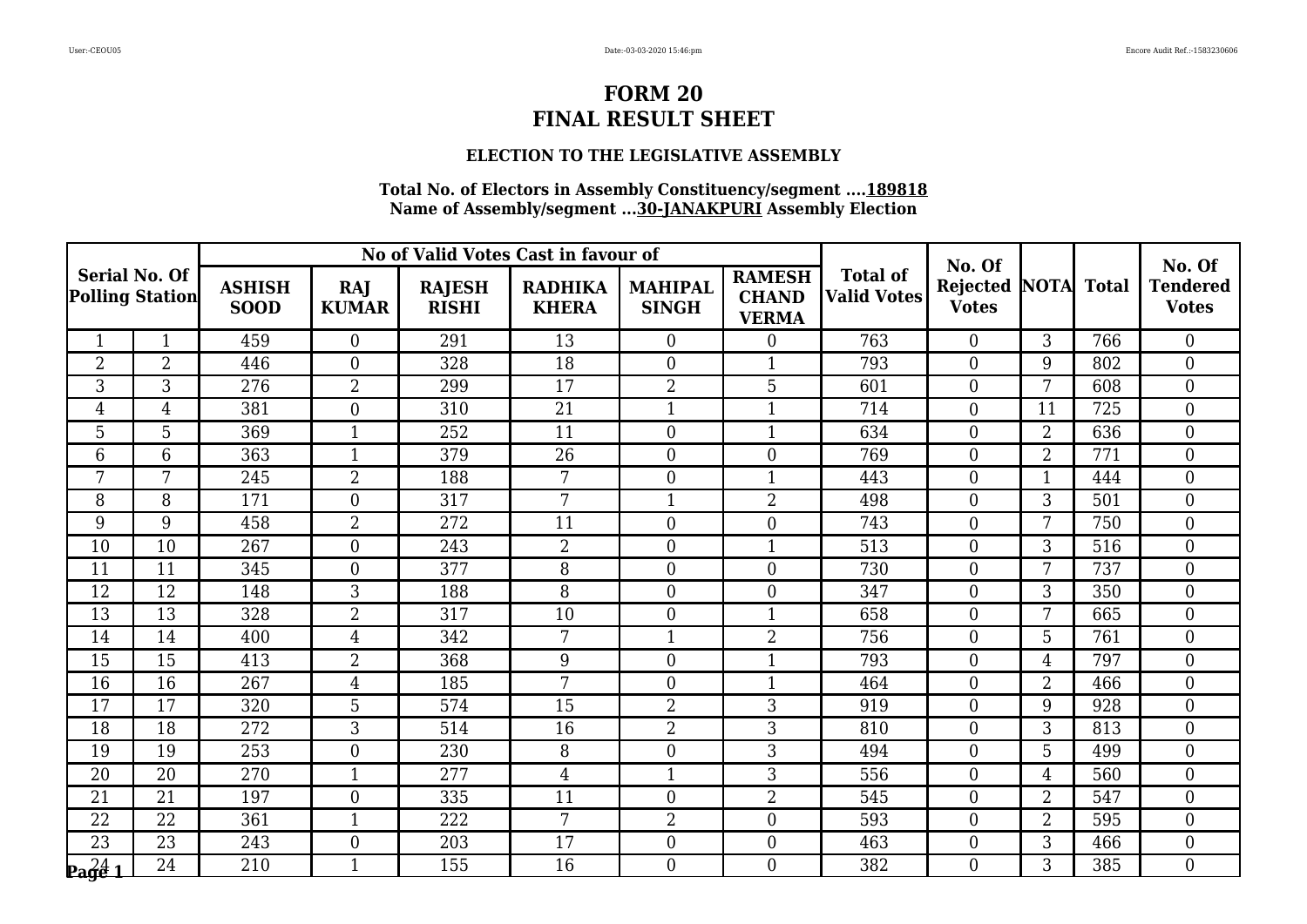### **ELECTION TO THE LEGISLATIVE ASSEMBLY**

|                                                |                 |                              |                     |                               | No of Valid Votes Cast in favour of |                                |                                               |                                       | No. Of                          |                |              | No. Of                          |
|------------------------------------------------|-----------------|------------------------------|---------------------|-------------------------------|-------------------------------------|--------------------------------|-----------------------------------------------|---------------------------------------|---------------------------------|----------------|--------------|---------------------------------|
| <b>Serial No. Of</b><br><b>Polling Station</b> |                 | <b>ASHISH</b><br><b>SOOD</b> | RAJ<br><b>KUMAR</b> | <b>RAJESH</b><br><b>RISHI</b> | <b>RADHIKA</b><br><b>KHERA</b>      | <b>MAHIPAL</b><br><b>SINGH</b> | <b>RAMESH</b><br><b>CHAND</b><br><b>VERMA</b> | <b>Total of</b><br><b>Valid Votes</b> | <b>Rejected</b><br><b>Votes</b> | <b>NOTA</b>    | <b>Total</b> | <b>Tendered</b><br><b>Votes</b> |
| 25                                             | 25              | 281                          | $\overline{0}$      | 183                           | 11                                  | $\mathbf{1}$                   | $\Omega$                                      | 476                                   | $\theta$                        | $\overline{4}$ | 480          | $\overline{0}$                  |
| 26                                             | 26              | 218                          | $\overline{0}$      | 232                           | 5                                   | $\boldsymbol{0}$               | 1                                             | 456                                   | $\overline{0}$                  | 1              | 457          | $\boldsymbol{0}$                |
| 27                                             | 27              | 260                          | $\boldsymbol{0}$    | 276                           | 7                                   | $\boldsymbol{0}$               | $\Omega$                                      | 543                                   | $\boldsymbol{0}$                | $\overline{4}$ | 547          | $\boldsymbol{0}$                |
| 28                                             | 28              | 423                          | $\mathbf{1}$        | 291                           | $\overline{16}$                     | $\mathbf{1}$                   | $\Omega$                                      | 732                                   | $\overline{0}$                  | 7              | 739          | $\boldsymbol{0}$                |
| 29                                             | 29              | 324                          | $\mathbf{1}$        | 307                           | 28                                  | $\boldsymbol{0}$               | $\overline{0}$                                | 660                                   | $\boldsymbol{0}$                | 5              | 665          | $\boldsymbol{0}$                |
| 30                                             | 30              | 307                          | $\overline{2}$      | 178                           | 9                                   | $\boldsymbol{0}$               | $\overline{2}$                                | 498                                   | $\overline{0}$                  | $\overline{4}$ | 502          | $\mathbf{0}$                    |
| 31                                             | 31              | 380                          | $\overline{2}$      | 299                           | 20                                  | $\boldsymbol{0}$               | $\overline{2}$                                | 703                                   | $\theta$                        | $\overline{2}$ | 705          | $\overline{0}$                  |
| 32                                             | 32              | 307                          | $\boldsymbol{0}$    | 291                           | 10                                  | $\boldsymbol{0}$               | $\overline{2}$                                | 610                                   | $\overline{0}$                  | $\overline{2}$ | 612          | $\boldsymbol{0}$                |
| 33                                             | $\overline{33}$ | 180                          | $\overline{2}$      | 217                           | 9                                   | $\mathbf{1}$                   | $\overline{0}$                                | 409                                   | $\boldsymbol{0}$                | $\overline{4}$ | 413          | $\boldsymbol{0}$                |
| 34                                             | 34              | 329                          | $\mathbf{1}$        | 374                           | $\overline{16}$                     | $\boldsymbol{0}$               | 6                                             | 726                                   | $\overline{0}$                  | 3              | 729          | $\boldsymbol{0}$                |
| 35                                             | 35              | 202                          | $\boldsymbol{0}$    | 181                           | 5                                   | $\mathbf{1}$                   | $\overline{0}$                                | 389                                   | $\boldsymbol{0}$                | $\overline{4}$ | 393          | $\boldsymbol{0}$                |
| 36                                             | 36              | 197                          | $\mathbf{1}$        | 220                           | $\overline{4}$                      | $\boldsymbol{0}$               | $\mathbf{1}$                                  | 423                                   | $\boldsymbol{0}$                | 8              | 431          | $\boldsymbol{0}$                |
| 37                                             | 37              | 223                          | $\overline{0}$      | 214                           | 14                                  | $\boldsymbol{0}$               | 3                                             | 454                                   | $\overline{0}$                  | $\overline{2}$ | 456          | $\overline{0}$                  |
| 38                                             | 38              | 282                          | $\mathbf{1}$        | 290                           | 12                                  | $\mathbf{1}$                   | $\overline{2}$                                | 588                                   | $\overline{0}$                  | $\overline{2}$ | 590          | $\boldsymbol{0}$                |
| 39                                             | 39              | 166                          | $\overline{2}$      | 215                           | $\overline{4}$                      | $\boldsymbol{0}$               | $\theta$                                      | 387                                   | $\boldsymbol{0}$                | $\mathbf{1}$   | 388          | $\boldsymbol{0}$                |
| 40                                             | 40              | 234                          | $\mathbf{1}$        | 297                           | 14                                  | $\boldsymbol{0}$               | $\overline{0}$                                | 546                                   | $\boldsymbol{0}$                | $\overline{4}$ | 550          | $\boldsymbol{0}$                |
| 41                                             | 41              | 230                          | $\mathbf{1}$        | 186                           | 12                                  | $\boldsymbol{0}$               | $\overline{0}$                                | 429                                   | $\boldsymbol{0}$                | $\overline{2}$ | 431          | $\boldsymbol{0}$                |
| $\overline{42}$                                | $\overline{42}$ | 299                          | $\overline{3}$      | 286                           | $\overline{20}$                     | $\overline{0}$                 | 1                                             | 609                                   | $\overline{0}$                  | $\overline{4}$ | 613          | $\overline{0}$                  |
| 43                                             | 43              | 232                          | $\overline{2}$      | 228                           | 22                                  | $\boldsymbol{0}$               | 1                                             | 485                                   | $\overline{0}$                  | 6              | 491          | $\boldsymbol{0}$                |
| 44                                             | 44              | 405                          | $\overline{2}$      | 323                           | 9                                   | $\boldsymbol{0}$               | 1                                             | 740                                   | $\overline{0}$                  | 9              | 749          | $\boldsymbol{0}$                |
| 45                                             | 45              | 237                          | $\overline{2}$      | 203                           | 15                                  | $\boldsymbol{0}$               | 4                                             | 461                                   | $\overline{0}$                  | $\overline{2}$ | 463          | $\overline{0}$                  |
| 46                                             | 46              | 272                          | $\mathbf{1}$        | 208                           | 9                                   | $\boldsymbol{0}$               | $\overline{0}$                                | 490                                   | $\overline{0}$                  | 3              | 493          | $\boldsymbol{0}$                |
| 47                                             | $\overline{47}$ | 280                          | $\boldsymbol{0}$    | 177                           | $\overline{7}$                      | $\boldsymbol{0}$               | $\overline{0}$                                | 464                                   | $\boldsymbol{0}$                | $\overline{7}$ | 471          | $\mathbf{0}$                    |
| $\frac{48}{2}$                                 | 48              | 271                          | $\overline{0}$      | 224                           | 5                                   | $\overline{0}$                 | $\Omega$                                      | 500                                   | $\Omega$                        | 5              | 505          | $\overline{0}$                  |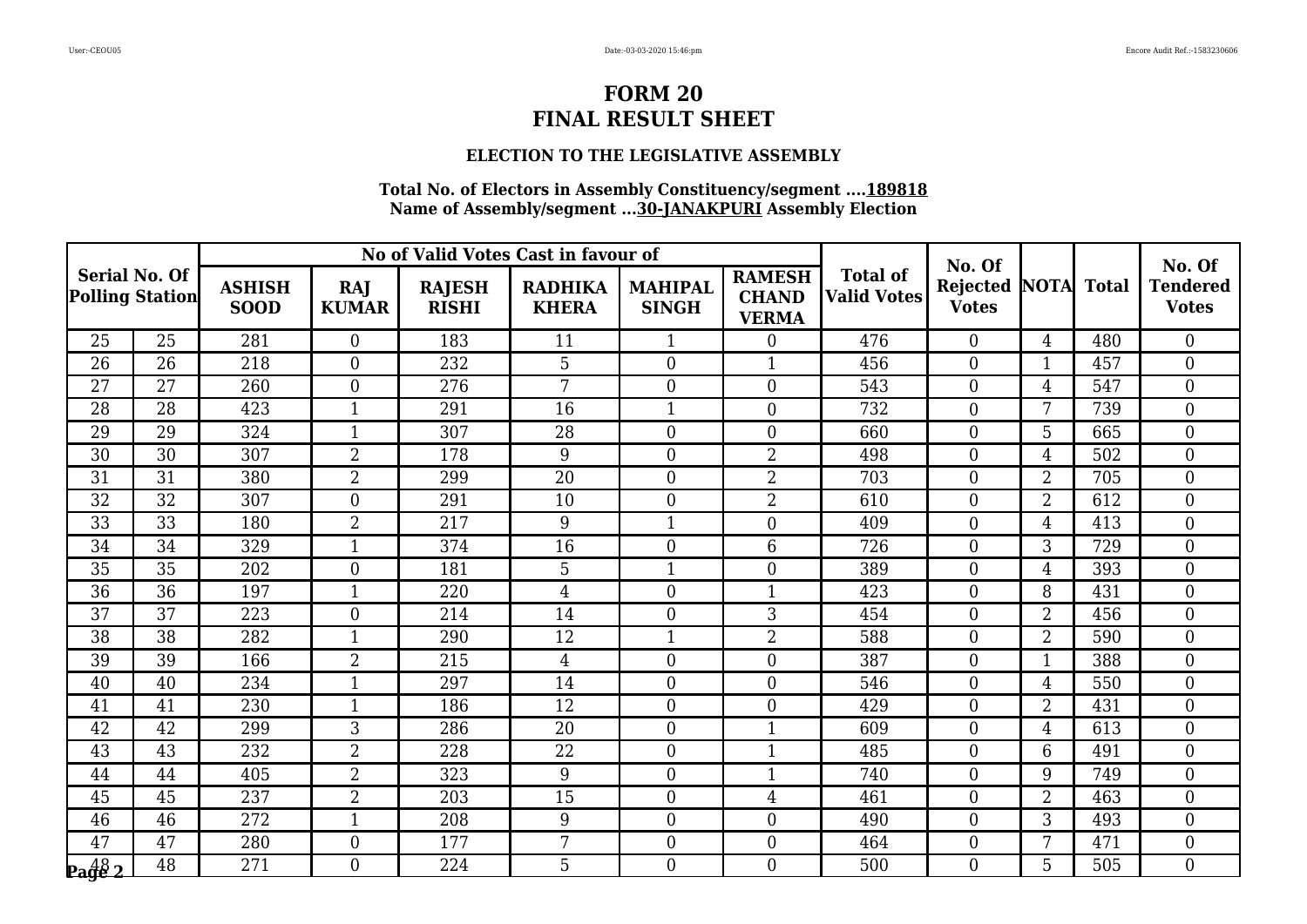### **ELECTION TO THE LEGISLATIVE ASSEMBLY**

|                                                |                 |                              |                     |                               | No of Valid Votes Cast in favour of |                                |                                               |                                       | No. Of                          |                |              | No. Of                          |
|------------------------------------------------|-----------------|------------------------------|---------------------|-------------------------------|-------------------------------------|--------------------------------|-----------------------------------------------|---------------------------------------|---------------------------------|----------------|--------------|---------------------------------|
| <b>Serial No. Of</b><br><b>Polling Station</b> |                 | <b>ASHISH</b><br><b>SOOD</b> | RAJ<br><b>KUMAR</b> | <b>RAJESH</b><br><b>RISHI</b> | <b>RADHIKA</b><br><b>KHERA</b>      | <b>MAHIPAL</b><br><b>SINGH</b> | <b>RAMESH</b><br><b>CHAND</b><br><b>VERMA</b> | <b>Total of</b><br><b>Valid Votes</b> | <b>Rejected</b><br><b>Votes</b> | <b>NOTA</b>    | <b>Total</b> | <b>Tendered</b><br><b>Votes</b> |
| 49                                             | 49              | 257                          | $\mathbf{1}$        | 266                           | 11                                  | $\mathbf{0}$                   | $\overline{2}$                                | 537                                   | $\theta$                        | $\overline{4}$ | 541          | $\theta$                        |
| 50                                             | 50              | 218                          | $\boldsymbol{0}$    | 259                           | 10                                  | $\mathbf 1$                    | 3                                             | 491                                   | $\overline{0}$                  | 2              | 493          | $\overline{0}$                  |
| 51                                             | 51              | 323                          | $\overline{3}$      | 256                           | 11                                  | $\mathbf{1}$                   | $\overline{4}$                                | 598                                   | $\mathbf{0}$                    | 3              | 601          | $\boldsymbol{0}$                |
| 52                                             | 52              | 282                          | $\boldsymbol{0}$    | 301                           | 13                                  | $\overline{0}$                 | $\overline{0}$                                | 596                                   | $\overline{0}$                  | 2              | 598          | $\boldsymbol{0}$                |
| 53                                             | 53              | 330                          | $\overline{0}$      | 299                           | 8                                   | $\overline{2}$                 | $\mathbf{1}$                                  | 640                                   | $\overline{0}$                  | 4              | 644          | $\overline{0}$                  |
| 54                                             | 54              | 147                          | 3                   | 229                           | $\overline{4}$                      | $\mathbf{1}$                   | $\mathbf{1}$                                  | 385                                   | $\mathbf{0}$                    | 3              | 388          | $\mathbf{0}$                    |
| 55                                             | 55              | 247                          | $\overline{0}$      | 495                           | 17                                  | $\boldsymbol{0}$               | 1                                             | 760                                   | $\overline{0}$                  | $\overline{2}$ | 762          | $\boldsymbol{0}$                |
| 56                                             | 56              | 214                          | $\overline{0}$      | 448                           | 18                                  | $\overline{0}$                 | 1                                             | 681                                   | $\overline{0}$                  | $\overline{2}$ | 683          | $\boldsymbol{0}$                |
| 57                                             | 57              | 168                          | $\overline{0}$      | 369                           | $\overline{4}$                      | $\boldsymbol{0}$               | $\overline{2}$                                | 543                                   | $\mathbf{0}$                    | 2              | 545          | $\boldsymbol{0}$                |
| 58                                             | 58              | 201                          | $\mathbf{1}$        | 465                           | $\overline{12}$                     | $\mathbf{0}$                   | $\mathbf{1}$                                  | 680                                   | $\theta$                        | $\mathbf{1}$   | 681          | $\overline{0}$                  |
| 59                                             | 59              | 146                          | $\overline{2}$      | 384                           | 14                                  | $\boldsymbol{0}$               | 1                                             | 547                                   | $\overline{0}$                  | 1              | 548          | $\overline{0}$                  |
| 60                                             | 60              | 233                          | $\mathbf{1}$        | 522                           | 12                                  | $\overline{1}$                 | 3                                             | 772                                   | $\mathbf{0}$                    | $\mathbf{1}$   | 773          | $\boldsymbol{0}$                |
| 61                                             | 61              | 193                          | $\overline{2}$      | 547                           | $\overline{15}$                     | $\boldsymbol{0}$               | $\overline{0}$                                | 757                                   | $\boldsymbol{0}$                | $\mathbf{1}$   | 758          | $\boldsymbol{0}$                |
| 62                                             | 62              | 79                           | $\overline{2}$      | 294                           | 10                                  | $\boldsymbol{0}$               | $\overline{0}$                                | 385                                   | $\overline{0}$                  | 2              | 387          | $\overline{0}$                  |
| 63                                             | $\overline{63}$ | $\overline{207}$             | $\mathbf{1}$        | 433                           | 12                                  | $\boldsymbol{0}$               | $\mathbf{1}$                                  | 654                                   | $\overline{0}$                  | $\overline{1}$ | 655          | $\overline{0}$                  |
| 64                                             | 64              | 243                          | 3                   | 456                           | 14                                  | $\boldsymbol{0}$               | 4                                             | 720                                   | $\mathbf{0}$                    | 5              | 725          | $\overline{0}$                  |
| 65                                             | 65              | 259                          | $\overline{0}$      | 485                           | 19                                  | $\boldsymbol{0}$               | $\overline{4}$                                | 767                                   | $\overline{0}$                  | 4              | 771          | $\boldsymbol{0}$                |
| 66                                             | 66              | 180                          | $\overline{2}$      | 477                           | 7                                   | $\mathbf{1}$                   | $\mathbf{1}$                                  | 668                                   | $\overline{0}$                  | 3              | 671          | $\overline{0}$                  |
| 67                                             | 67              | 228                          | $\overline{0}$      | 429                           | 10                                  | $\mathbf{1}$                   | 5                                             | 673                                   | $\overline{0}$                  | 3              | 676          | $\boldsymbol{0}$                |
| 68                                             | 68              | 276                          | 5                   | 593                           | 24                                  | $\boldsymbol{0}$               | $\overline{0}$                                | 898                                   | $\overline{0}$                  | 3              | 901          | $\overline{0}$                  |
| 69                                             | 69              | 229                          | $\mathbf{1}$        | 325                           | 13                                  | $\mathbf{1}$                   | 4                                             | 573                                   | $\overline{0}$                  | $\mathbf{1}$   | 574          | $\overline{0}$                  |
| 70                                             | 70              | 143                          | $\mathbf{1}$        | 309                           | 8                                   | $\mathbf{0}$                   | 1                                             | 462                                   | $\boldsymbol{0}$                | 8              | 470          | $\boldsymbol{0}$                |
| 71                                             | 71              | 217                          | 3                   | 196                           | 10                                  | $\boldsymbol{0}$               | $\mathbf{1}$                                  | 427                                   | $\mathbf{0}$                    | 4              | 431          | $\overline{0}$                  |
| $\mathbf{p}_\mathbf{a}$ de 3                   | $\overline{72}$ | 188                          | $\Omega$            | 340                           | 14                                  | $\mathbf{1}$                   | $\mathbf{1}$                                  | 544                                   | $\Omega$                        | $\mathbf{1}$   | 545          | $\overline{0}$                  |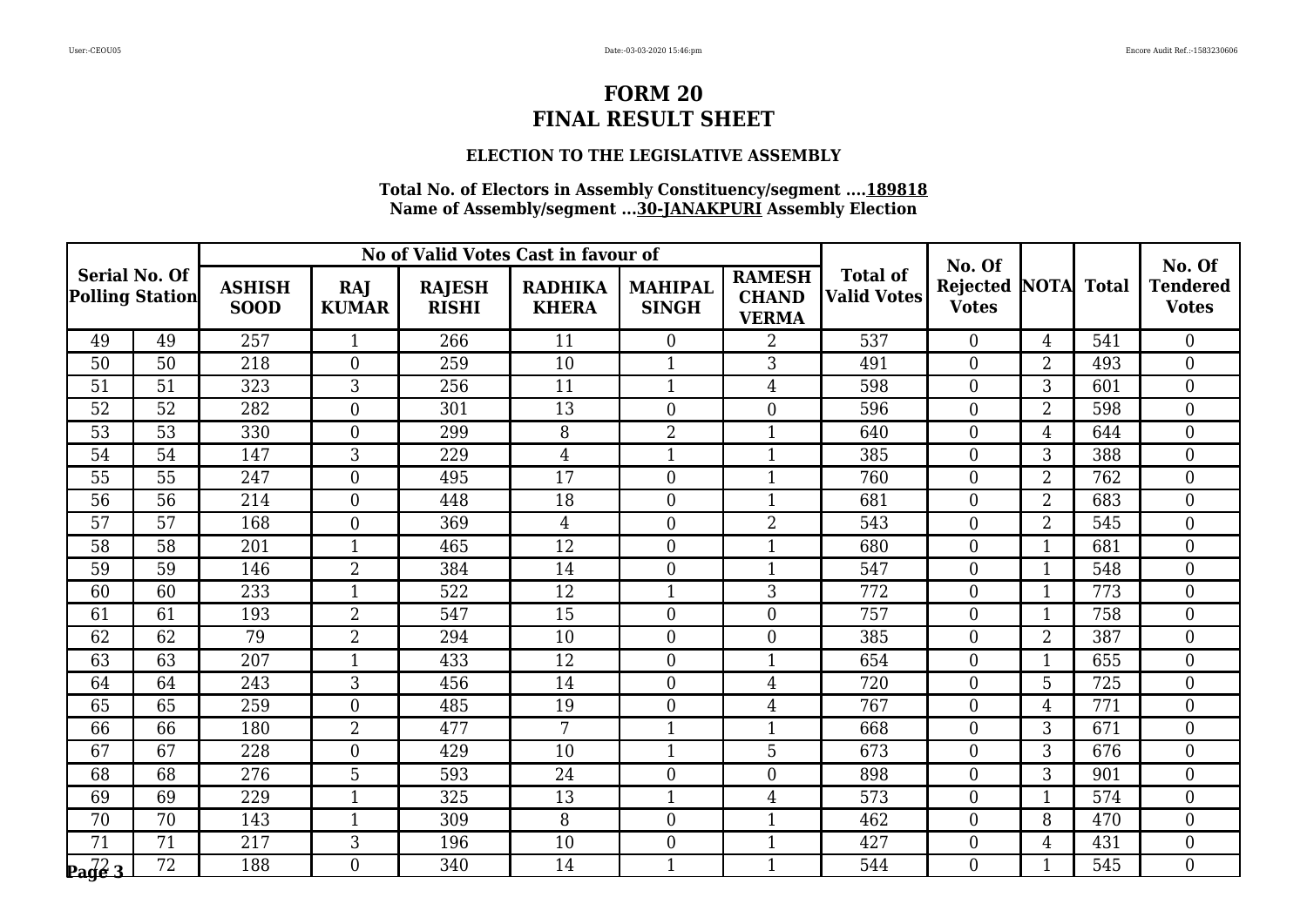### **ELECTION TO THE LEGISLATIVE ASSEMBLY**

|                                                |                 |                              |                     |                               | No of Valid Votes Cast in favour of |                                |                                               |                                       | No. Of                          |                |              | No. Of                          |
|------------------------------------------------|-----------------|------------------------------|---------------------|-------------------------------|-------------------------------------|--------------------------------|-----------------------------------------------|---------------------------------------|---------------------------------|----------------|--------------|---------------------------------|
| <b>Serial No. Of</b><br><b>Polling Station</b> |                 | <b>ASHISH</b><br><b>SOOD</b> | RAJ<br><b>KUMAR</b> | <b>RAJESH</b><br><b>RISHI</b> | <b>RADHIKA</b><br><b>KHERA</b>      | <b>MAHIPAL</b><br><b>SINGH</b> | <b>RAMESH</b><br><b>CHAND</b><br><b>VERMA</b> | <b>Total of</b><br><b>Valid Votes</b> | <b>Rejected</b><br><b>Votes</b> | <b>NOTA</b>    | <b>Total</b> | <b>Tendered</b><br><b>Votes</b> |
| 73                                             | 73              | 196                          | $\overline{0}$      | 223                           | 11                                  | $\overline{0}$                 | $\Omega$                                      | 430                                   | $\theta$                        | $\overline{2}$ | 432          | $\overline{0}$                  |
| 74                                             | 74              | 216                          | 8                   | 496                           | 16                                  | $\overline{4}$                 | 1                                             | 741                                   | $\overline{0}$                  | 4              | 745          | $\boldsymbol{0}$                |
| 75                                             | 75              | 232                          | $\boldsymbol{0}$    | 391                           | 5                                   | $\overline{4}$                 | $\Omega$                                      | 632                                   | $\boldsymbol{0}$                | $\overline{2}$ | 634          | $\boldsymbol{0}$                |
| $\overline{76}$                                | $\overline{76}$ | 144                          | 5                   | 437                           | 10                                  | 3                              | $\mathbf{1}$                                  | 600                                   | $\overline{0}$                  | 3              | 603          | $\boldsymbol{0}$                |
| 77                                             | 77              | 201                          | $\overline{2}$      | 513                           | 14                                  | $\overline{2}$                 | 3                                             | 735                                   | $\boldsymbol{0}$                | $\mathbf{1}$   | 736          | $\boldsymbol{0}$                |
| 78                                             | 78              | 199                          | $\overline{7}$      | 600                           | 13                                  | 3                              | $\overline{0}$                                | 822                                   | $\overline{0}$                  | $\overline{2}$ | 824          | $\mathbf{0}$                    |
| 79                                             | 79              | 247                          | $\overline{2}$      | 300                           | 16                                  | $\boldsymbol{0}$               | $\mathbf{1}$                                  | 566                                   | $\theta$                        | 3              | 569          | $\overline{0}$                  |
| 80                                             | 80              | 267                          | 6                   | 360                           | 10                                  | $\mathbf{1}$                   | 3                                             | 647                                   | $\overline{0}$                  | 3              | 650          | $\boldsymbol{0}$                |
| 81                                             | 81              | 208                          | $\boldsymbol{0}$    | 317                           | 9                                   | $\mathbf{1}$                   | $\overline{2}$                                | 537                                   | $\boldsymbol{0}$                | 3              | 540          | $\boldsymbol{0}$                |
| 82                                             | 82              | 253                          | 5                   | 338                           | $\overline{17}$                     | $\boldsymbol{0}$               | 1                                             | 614                                   | $\overline{0}$                  | 4              | 618          | $\boldsymbol{0}$                |
| 83                                             | 83              | 202                          | $\boldsymbol{0}$    | 287                           | 10                                  | $\boldsymbol{0}$               | $\overline{2}$                                | 501                                   | $\boldsymbol{0}$                | 5              | 506          | $\boldsymbol{0}$                |
| 84                                             | 84              | 225                          | $\mathbf{1}$        | 236                           | 5                                   | $\boldsymbol{0}$               | 1                                             | 468                                   | $\boldsymbol{0}$                | $\mathbf{1}$   | 469          | $\boldsymbol{0}$                |
| 85                                             | 85              | 357                          | $\overline{2}$      | 405                           | 6                                   | $\mathbf{1}$                   | $\overline{2}$                                | 773                                   | $\overline{0}$                  | $\theta$       | 773          | $\overline{0}$                  |
| 86                                             | 86              | 205                          | $\overline{2}$      | 275                           | 10                                  | $\boldsymbol{0}$               | 1                                             | 493                                   | $\overline{0}$                  | $\overline{2}$ | 495          | $\boldsymbol{0}$                |
| 87                                             | 87              | 265                          | $\overline{2}$      | 296                           | 5                                   | $\boldsymbol{0}$               | 1                                             | 569                                   | $\boldsymbol{0}$                | $\overline{2}$ | 571          | $\boldsymbol{0}$                |
| 88                                             | 88              | 219                          | $\boldsymbol{0}$    | 220                           | 11                                  | $\boldsymbol{0}$               | $\overline{0}$                                | 450                                   | $\boldsymbol{0}$                | $\overline{2}$ | 452          | $\boldsymbol{0}$                |
| 89                                             | 89              | 358                          | $\mathbf{1}$        | 381                           | 14                                  | $\boldsymbol{0}$               | $\overline{0}$                                | 754                                   | $\boldsymbol{0}$                | 5              | 759          | $\boldsymbol{0}$                |
| $\overline{90}$                                | 90              | 246                          | $\overline{3}$      | $\overline{225}$              | $\overline{11}$                     | $\overline{0}$                 | $\Omega$                                      | 485                                   | $\theta$                        | $\overline{5}$ | 490          | $\overline{0}$                  |
| 91                                             | 91              | 241                          | 3                   | 233                           | 10                                  | $\mathbf{1}$                   | 5                                             | 493                                   | $\overline{0}$                  | 7              | 500          | $\boldsymbol{0}$                |
| 92                                             | 92              | 250                          | $\boldsymbol{0}$    | 288                           | 19                                  | $\boldsymbol{0}$               | 1                                             | 558                                   | $\boldsymbol{0}$                | 5              | 563          | $\boldsymbol{0}$                |
| 93                                             | 93              | 390                          | $\mathbf{1}$        | 280                           | 8                                   | $\mathbf{1}$                   | 1                                             | 681                                   | $\overline{0}$                  | $\overline{2}$ | 683          | $\overline{0}$                  |
| 94                                             | 94              | 417                          | $\overline{2}$      | 340                           | 18                                  | $\boldsymbol{0}$               | $\overline{0}$                                | 777                                   | $\boldsymbol{0}$                | 1              | 778          | $\boldsymbol{0}$                |
| $\overline{95}$                                | $\overline{95}$ | 345                          | $\boldsymbol{0}$    | 395                           | 11                                  | $\mathbf{1}$                   | $\overline{0}$                                | 752                                   | $\boldsymbol{0}$                | 5              | 757          | $\mathbf{0}$                    |
| $\log_{4}$                                     | 96              | 279                          | $\mathbf{1}$        | 230                           | 3                                   | $\theta$                       | $\Omega$                                      | 513                                   | $\Omega$                        | 5              | 518          | $\overline{0}$                  |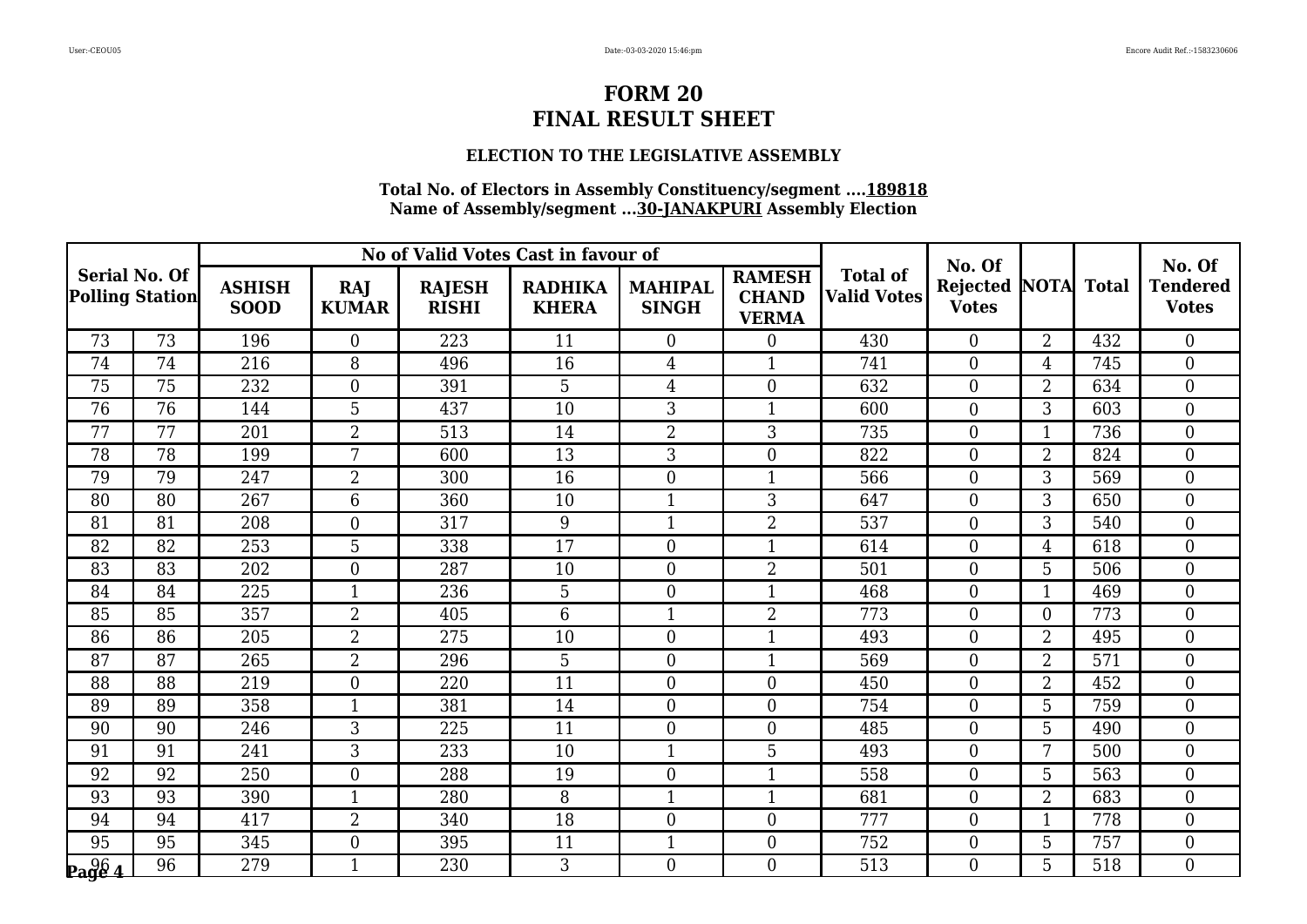### **ELECTION TO THE LEGISLATIVE ASSEMBLY**

|                                         |     |                              |                     | No of Valid Votes Cast in favour of |                                |                                |                                               |                                       | No. Of                               |                |              | No. Of                          |
|-----------------------------------------|-----|------------------------------|---------------------|-------------------------------------|--------------------------------|--------------------------------|-----------------------------------------------|---------------------------------------|--------------------------------------|----------------|--------------|---------------------------------|
| <b>Serial No. Of</b><br>Polling Station |     | <b>ASHISH</b><br><b>SOOD</b> | RAJ<br><b>KUMAR</b> | <b>RAJESH</b><br><b>RISHI</b>       | <b>RADHIKA</b><br><b>KHERA</b> | <b>MAHIPAL</b><br><b>SINGH</b> | <b>RAMESH</b><br><b>CHAND</b><br><b>VERMA</b> | <b>Total of</b><br><b>Valid Votes</b> | <b>Rejected NOTA</b><br><b>Votes</b> |                | <b>Total</b> | <b>Tendered</b><br><b>Votes</b> |
| 97                                      | 97  | 448                          | $\overline{0}$      | 403                                 | 18                             | $\overline{0}$                 | $\mathbf 1$                                   | 870                                   | $\theta$                             | $\overline{2}$ | 872          | $\overline{0}$                  |
| 98                                      | 98  | 355                          | $\overline{2}$      | 463                                 | 11                             | $\boldsymbol{0}$               | 3                                             | 834                                   | $\overline{0}$                       | 3              | 837          | $\boldsymbol{0}$                |
| 99                                      | 99  | 251                          | $\boldsymbol{0}$    | 298                                 | 14                             | $\boldsymbol{0}$               | $\overline{2}$                                | 565                                   | $\boldsymbol{0}$                     | 7              | 572          | $\mathbf{0}$                    |
| 100                                     | 100 | 386                          | $\overline{0}$      | 377                                 | 17                             | $\overline{0}$                 | $\overline{2}$                                | 782                                   | $\overline{0}$                       | 6              | 788          | $\boldsymbol{0}$                |
| 101                                     | 101 | 382                          | $\overline{2}$      | 412                                 | 6                              | $\overline{0}$                 | $\overline{4}$                                | 806                                   | $\overline{0}$                       | 3              | 809          | $\overline{0}$                  |
| 102                                     | 102 | 391                          | $\overline{4}$      | 339                                 | 17                             | $\mathbf{1}$                   | $\overline{2}$                                | 754                                   | $\mathbf{0}$                         | $\overline{4}$ | 758          | $\mathbf{0}$                    |
| 103                                     | 103 | 436                          | $\mathbf{1}$        | 442                                 | 9                              | $\overline{0}$                 | 4                                             | 892                                   | $\theta$                             | 8              | 900          | $\overline{0}$                  |
| 104                                     | 104 | 300                          | $\mathbf{1}$        | 300                                 | 7                              | $\overline{0}$                 | 4                                             | 612                                   | $\overline{0}$                       | 3              | 615          | $\boldsymbol{0}$                |
| 105                                     | 105 | 163                          | $\overline{0}$      | 240                                 | 12                             | $\boldsymbol{0}$               | $\overline{2}$                                | 417                                   | $\mathbf{0}$                         | $\overline{2}$ | 419          | $\boldsymbol{0}$                |
| 106                                     | 106 | 302                          | $\overline{0}$      | 336                                 | 7                              | $\overline{0}$                 | $\mathbf{1}$                                  | 646                                   | $\theta$                             | 3              | 649          | $\overline{0}$                  |
| 107                                     | 107 | 380                          | $\overline{0}$      | 358                                 | 13                             | $\mathbf{1}$                   | 1                                             | 753                                   | $\overline{0}$                       | 6              | 759          | $\boldsymbol{0}$                |
| 108                                     | 108 | 368                          | $\overline{2}$      | 400                                 | 19                             | $\boldsymbol{0}$               | $\mathbf{1}$                                  | 790                                   | $\mathbf{0}$                         | 8              | 798          | $\boldsymbol{0}$                |
| 109                                     | 109 | 388                          | $\overline{2}$      | 535                                 | 8                              | $\boldsymbol{0}$               | $\overline{4}$                                | 937                                   | $\boldsymbol{0}$                     | 5              | 942          | $\boldsymbol{0}$                |
| 110                                     | 110 | 300                          | $\mathbf{1}$        | 358                                 | $\overline{4}$                 | $\mathbf{1}$                   | 1                                             | 665                                   | $\overline{0}$                       | 1              | 666          | $\boldsymbol{0}$                |
| 111                                     | 111 | 227                          | $\overline{1}$      | 223                                 | 6                              | $\mathbf{1}$                   | $\overline{2}$                                | 460                                   | $\overline{0}$                       | 1              | 461          | $\boldsymbol{0}$                |
| 112                                     | 112 | 230                          | 6                   | 379                                 | 7                              | $\mathbf{1}$                   | $\overline{2}$                                | 625                                   | $\boldsymbol{0}$                     | $\overline{2}$ | 627          | $\boldsymbol{0}$                |
| 113                                     | 113 | 243                          | $\overline{2}$      | 163                                 | $\overline{2}$                 | $\mathbf{1}$                   | 1                                             | 412                                   | $\boldsymbol{0}$                     | 1              | 413          | $\boldsymbol{0}$                |
| $11\overline{4}$                        | 114 | 288                          | 3                   | 391                                 | $\overline{13}$                | $\boldsymbol{0}$               | 3                                             | 698                                   | $\overline{0}$                       | 3              | 701          | $\boldsymbol{0}$                |
| 115                                     | 115 | 335                          | 6                   | 436                                 | 10                             | $\mathbf{0}$                   | 11                                            | 798                                   | $\overline{0}$                       | 5              | 803          | $\boldsymbol{0}$                |
| 116                                     | 116 | 198                          | $\boldsymbol{2}$    | 259                                 | 5                              | $\overline{2}$                 | $\overline{0}$                                | 466                                   | $\boldsymbol{0}$                     | 1              | 467          | $\boldsymbol{0}$                |
| 117                                     | 117 | 194                          | $\overline{0}$      | 218                                 | 12                             | $\mathbf{1}$                   | $\overline{0}$                                | 425                                   | $\overline{0}$                       | 7              | 432          | $\overline{0}$                  |
| 118                                     | 118 | 159                          | $\overline{2}$      | 185                                 | 7                              | $\boldsymbol{0}$               | 2                                             | 355                                   | $\mathbf{0}$                         | 1              | 356          | $\boldsymbol{0}$                |
| 119                                     | 119 | 248                          | $\mathbf{1}$        | 243                                 | 9                              | $\boldsymbol{0}$               | $\mathbf{1}$                                  | 502                                   | $\boldsymbol{0}$                     | $\overline{2}$ | 504          | $\boldsymbol{0}$                |
| $\mathbf{p_4}^{120}$ 5                  | 120 | 241                          | $\overline{2}$      | 180                                 | 8                              | $\mathbf{1}$                   | $\Omega$                                      | 432                                   | $\theta$                             | 1              | 433          | $\overline{0}$                  |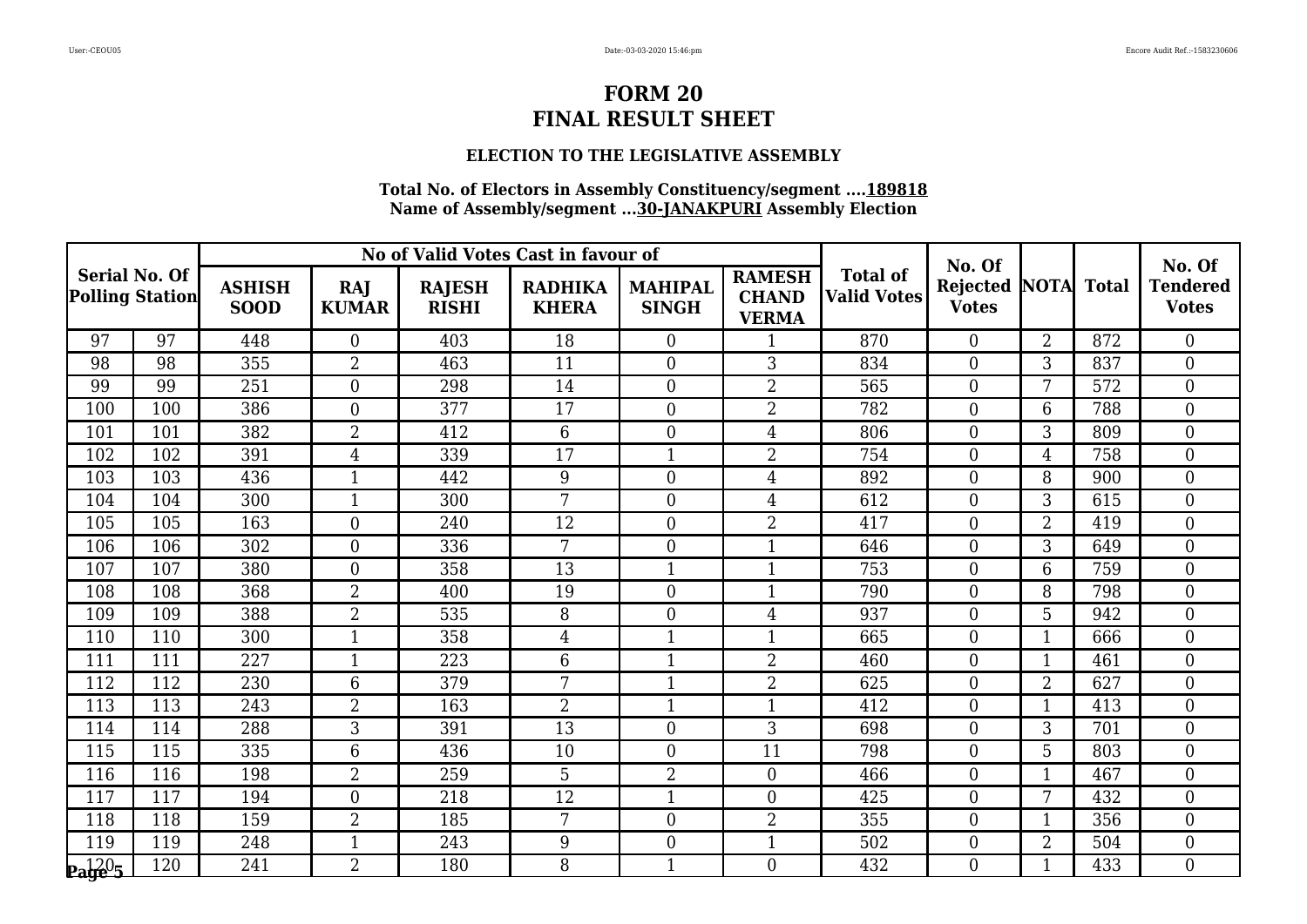### **ELECTION TO THE LEGISLATIVE ASSEMBLY**

|                                                |     |                              |                     |                               | No of Valid Votes Cast in favour of |                                | No. Of                                        |                                       | No. Of                          |                |              |                                 |
|------------------------------------------------|-----|------------------------------|---------------------|-------------------------------|-------------------------------------|--------------------------------|-----------------------------------------------|---------------------------------------|---------------------------------|----------------|--------------|---------------------------------|
| <b>Serial No. Of</b><br><b>Polling Station</b> |     | <b>ASHISH</b><br><b>SOOD</b> | RAJ<br><b>KUMAR</b> | <b>RAJESH</b><br><b>RISHI</b> | <b>RADHIKA</b><br><b>KHERA</b>      | <b>MAHIPAL</b><br><b>SINGH</b> | <b>RAMESH</b><br><b>CHAND</b><br><b>VERMA</b> | <b>Total of</b><br><b>Valid Votes</b> | <b>Rejected</b><br><b>Votes</b> | <b>NOTA</b>    | <b>Total</b> | <b>Tendered</b><br><b>Votes</b> |
| 121                                            | 121 | 238                          | 3                   | 222                           | $\overline{2}$                      | $\mathbf{1}$                   | $\theta$                                      | 466                                   | $\Omega$                        | $\overline{4}$ | 470          | $\theta$                        |
| 122                                            | 122 | 149                          | $\overline{2}$      | 284                           | $\overline{2}$                      | $\boldsymbol{0}$               | -1                                            | 438                                   | $\overline{0}$                  | 1              | 439          | $\boldsymbol{0}$                |
| 123                                            | 123 | 46                           | $\overline{0}$      | 402                           | $\mathbf{1}$                        | $\mathbf{1}$                   | $\theta$                                      | 450                                   | $\boldsymbol{0}$                | $\mathbf{1}$   | 451          | $\boldsymbol{0}$                |
| 124                                            | 124 | 268                          | $\mathbf{1}$        | 353                           | 14                                  | $\boldsymbol{0}$               | 1                                             | 637                                   | $\overline{0}$                  | $\overline{2}$ | 639          | $\boldsymbol{0}$                |
| 125                                            | 125 | 181                          | $\mathbf{1}$        | 263                           | 15                                  | $\boldsymbol{0}$               | 1                                             | 461                                   | $\boldsymbol{0}$                | $\mathbf 1$    | 462          | $\boldsymbol{0}$                |
| 126                                            | 126 | 178                          | $\overline{2}$      | 333                           | 12                                  | $\overline{0}$                 | $\theta$                                      | 525                                   | $\overline{0}$                  | $\overline{0}$ | 525          | $\mathbf{0}$                    |
| 127                                            | 127 | 245                          | $\overline{2}$      | 314                           | 12                                  | $\boldsymbol{0}$               | $\Omega$                                      | 573                                   | $\theta$                        | $\overline{2}$ | 575          | $\boldsymbol{0}$                |
| 128                                            | 128 | 200                          | $\mathbf{1}$        | 252                           | 8                                   | $\overline{2}$                 | $\theta$                                      | 463                                   | $\overline{0}$                  | 3              | 466          | $\boldsymbol{0}$                |
| 129                                            | 129 | 314                          | 3                   | 504                           | 7                                   | $\overline{2}$                 | 3                                             | 833                                   | $\boldsymbol{0}$                | 6              | 839          | $\boldsymbol{0}$                |
| 130                                            | 130 | 102                          | $\mathbf{1}$        | 293                           | $\overline{2}$                      | $\mathbf{1}$                   | $\theta$                                      | 399                                   | $\theta$                        | 1              | 400          | $\boldsymbol{0}$                |
| 131                                            | 131 | 303                          | $\boldsymbol{0}$    | 332                           | 8                                   | $\boldsymbol{0}$               | 5                                             | 648                                   | $\boldsymbol{0}$                | 3              | 651          | $\boldsymbol{0}$                |
| 132                                            | 132 | 319                          | 3                   | 426                           | $\overline{4}$                      | $\mathbf{1}$                   | 3                                             | 756                                   | $\boldsymbol{0}$                | $\mathbf 1$    | 757          | $\boldsymbol{0}$                |
| 133                                            | 133 | 329                          | $\overline{4}$      | 318                           | 8                                   | $\mathbf{1}$                   | $\Omega$                                      | 660                                   | $\overline{0}$                  | $\mathbf{1}$   | 661          | $\mathbf{0}$                    |
| 134                                            | 134 | 538                          | $\overline{4}$      | 408                           | 12                                  | $\mathbf{1}$                   | 3                                             | 966                                   | $\overline{0}$                  | 8              | 974          | $\boldsymbol{0}$                |
| 135                                            | 135 | 283                          | $\overline{0}$      | 215                           | $\boldsymbol{0}$                    | $\boldsymbol{0}$               | $\overline{2}$                                | 500                                   | $\boldsymbol{0}$                | $\overline{2}$ | 502          | $\boldsymbol{0}$                |
| 136                                            | 136 | 414                          | $\mathbf{1}$        | 204                           | $\overline{4}$                      | $\boldsymbol{0}$               | $\mathbf{1}$                                  | 624                                   | $\boldsymbol{0}$                | 3              | 627          | $\boldsymbol{0}$                |
| 137                                            | 137 | 314                          | $\mathbf{1}$        | 358                           | 11                                  | $\boldsymbol{0}$               | $\overline{0}$                                | 684                                   | $\boldsymbol{0}$                | 5              | 689          | $\boldsymbol{0}$                |
| 138                                            | 138 | 285                          | $\overline{3}$      | 359                           | 9                                   | $\overline{3}$                 | 3                                             | 662                                   | $\overline{0}$                  | 9              | 671          | $\overline{0}$                  |
| 139                                            | 139 | 208                          | $\overline{0}$      | 224                           | $\overline{4}$                      | $\boldsymbol{0}$               | 1                                             | 437                                   | $\overline{0}$                  | 1              | 438          | $\boldsymbol{0}$                |
| 140                                            | 140 | 327                          | 3                   | 454                           | 9                                   | $\boldsymbol{0}$               | $\overline{2}$                                | 795                                   | $\boldsymbol{0}$                | $\overline{2}$ | 797          | $\boldsymbol{0}$                |
| 141                                            | 141 | 445                          | $\overline{2}$      | 396                           | 11                                  | $\mathbf{1}$                   | 3                                             | 858                                   | $\overline{0}$                  | 8              | 866          | $\overline{0}$                  |
| 142                                            | 142 | 358                          | $\overline{2}$      | 299                           | 14                                  | $\boldsymbol{0}$               | 1                                             | 674                                   | $\boldsymbol{0}$                | $\overline{0}$ | 674          | $\boldsymbol{0}$                |
| 143                                            | 143 | 339                          | $\mathbf{1}$        | 246                           | 8                                   | $\boldsymbol{0}$               | $\overline{0}$                                | 594                                   | $\boldsymbol{0}$                | 5              | 599          | $\mathbf{0}$                    |
| $\mathbf{p_1}^{144}_{96}$                      | 144 | 290                          | $\overline{2}$      | 329                           | 8                                   | $\theta$                       | 3                                             | 632                                   | $\Omega$                        | $\overline{2}$ | 634          | $\overline{0}$                  |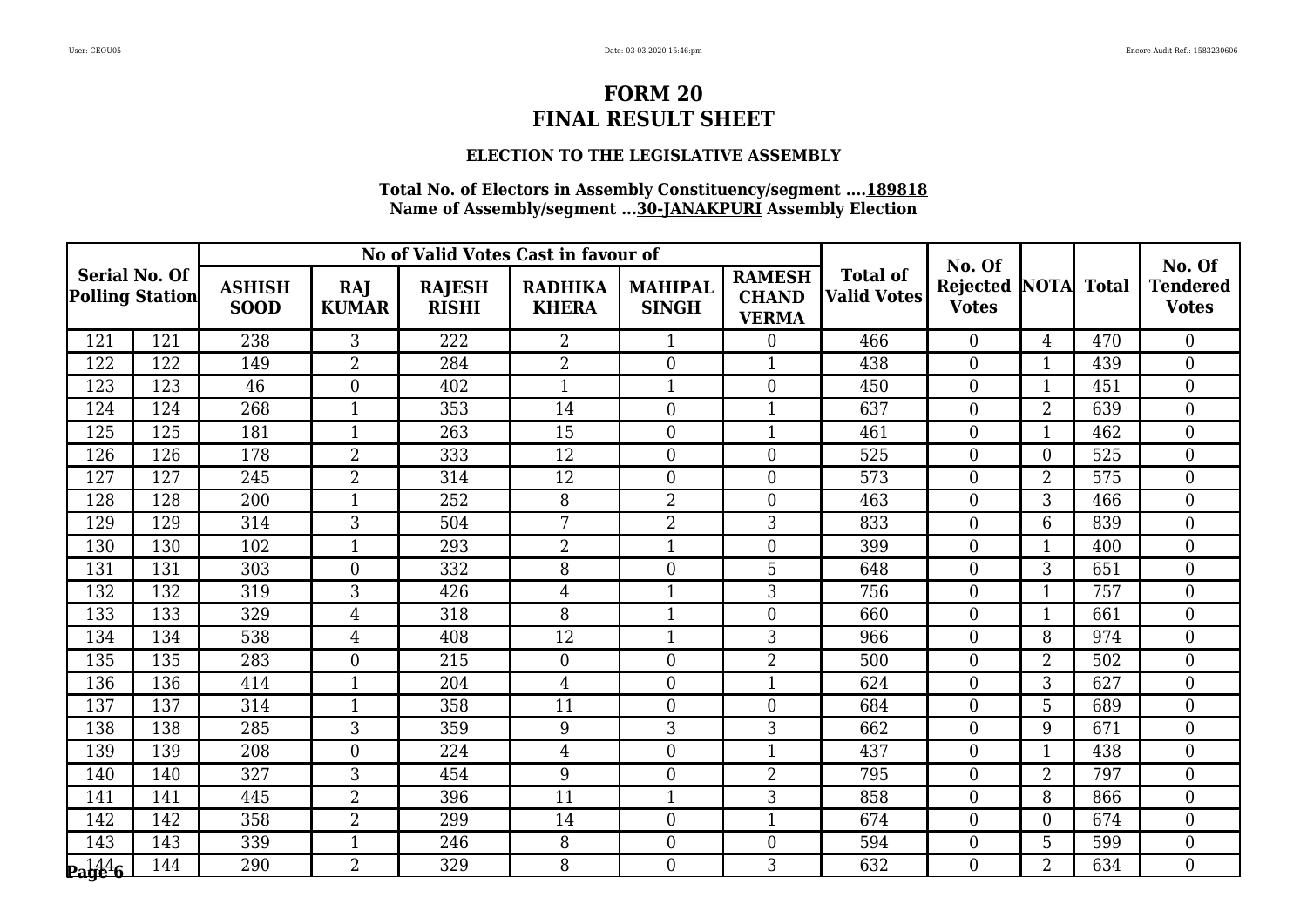### **ELECTION TO THE LEGISLATIVE ASSEMBLY**

|                                         |     |                              |                     |                               | No of Valid Votes Cast in favour of |                                |                                               |                                       | No. Of                               |                |              | No. Of                          |
|-----------------------------------------|-----|------------------------------|---------------------|-------------------------------|-------------------------------------|--------------------------------|-----------------------------------------------|---------------------------------------|--------------------------------------|----------------|--------------|---------------------------------|
| <b>Serial No. Of</b><br>Polling Station |     | <b>ASHISH</b><br><b>SOOD</b> | RAJ<br><b>KUMAR</b> | <b>RAJESH</b><br><b>RISHI</b> | <b>RADHIKA</b><br><b>KHERA</b>      | <b>MAHIPAL</b><br><b>SINGH</b> | <b>RAMESH</b><br><b>CHAND</b><br><b>VERMA</b> | <b>Total of</b><br><b>Valid Votes</b> | <b>Rejected NOTA</b><br><b>Votes</b> |                | <b>Total</b> | <b>Tendered</b><br><b>Votes</b> |
| 145                                     | 145 | 264                          | 5                   | 290                           | 12                                  | $\mathbf{1}$                   | $\mathbf 1$                                   | 573                                   | $\theta$                             | $\overline{4}$ | 577          | $\overline{0}$                  |
| 146                                     | 146 | 394                          | 3                   | 397                           | 12                                  | $\boldsymbol{0}$               | $\overline{0}$                                | 806                                   | $\overline{0}$                       | $\overline{2}$ | 808          | $\boldsymbol{0}$                |
| 147                                     | 147 | 148                          | 10                  | 588                           | $\overline{4}$                      | 5                              | 6                                             | 761                                   | $\boldsymbol{0}$                     | 6              | 767          | $\boldsymbol{0}$                |
| 148                                     | 148 | 234                          | $\overline{4}$      | 531                           | 6                                   | $\overline{4}$                 | 6                                             | 785                                   | $\overline{0}$                       | 5              | 790          | $\boldsymbol{0}$                |
| 149                                     | 149 | 363                          | 13                  | 555                           | 3                                   | 5                              | 4                                             | 943                                   | $\overline{0}$                       | 5              | 948          | $\overline{0}$                  |
| 150                                     | 150 | 346                          | 5                   | 486                           | 9                                   | $\overline{4}$                 | 6                                             | 856                                   | $\mathbf{0}$                         | $\overline{4}$ | 860          | $\mathbf{0}$                    |
| 151                                     | 151 | 404                          | 8                   | 544                           | 18                                  | 3                              | 4                                             | 981                                   | $\theta$                             | 4              | 985          | $\overline{0}$                  |
| 152                                     | 152 | 239                          | 14                  | 422                           | 22                                  | 5                              | 5                                             | 707                                   | $\overline{0}$                       | 4              | 711          | $\boldsymbol{0}$                |
| 153                                     | 153 | 246                          | 5                   | 494                           | 8                                   | $\boldsymbol{0}$               | 3                                             | 756                                   | $\mathbf{0}$                         | 5              | 761          | $\boldsymbol{0}$                |
| 154                                     | 154 | 86                           | 11                  | 434                           | $\overline{10}$                     | $\overline{0}$                 | $\Omega$                                      | 541                                   | $\theta$                             | $\overline{2}$ | 543          | $\overline{0}$                  |
| 155                                     | 155 | 182                          | 8                   | 316                           | 6                                   | $\boldsymbol{0}$               | $\overline{2}$                                | 514                                   | $\overline{0}$                       | $\overline{2}$ | 516          | $\overline{0}$                  |
| 156                                     | 156 | 180                          | 3                   | 216                           | $\overline{2}$                      | $\overline{2}$                 | $\overline{0}$                                | 403                                   | $\mathbf{0}$                         | 3              | 406          | $\boldsymbol{0}$                |
| 157                                     | 157 | 153                          | 3                   | 406                           | 3                                   | $\overline{4}$                 | 5                                             | 574                                   | $\boldsymbol{0}$                     | $\overline{1}$ | 575          | $\boldsymbol{0}$                |
| 158                                     | 158 | 314                          | 9                   | 438                           | 9                                   | $\overline{4}$                 | 4                                             | 778                                   | $\overline{0}$                       | $\overline{2}$ | 780          | $\boldsymbol{0}$                |
| 159                                     | 159 | 297                          | 9                   | 382                           | 6                                   | $\overline{5}$                 | 6                                             | 705                                   | $\overline{0}$                       | 4              | 709          | $\overline{0}$                  |
| 160                                     | 160 | 309                          | 6                   | 382                           | 10                                  | $\overline{2}$                 | 4                                             | 713                                   | $\boldsymbol{0}$                     | $\overline{4}$ | 717          | $\boldsymbol{0}$                |
| 161                                     | 161 | 261                          | $\mathbf{1}$        | 361                           | 8                                   | $\overline{2}$                 | $\overline{0}$                                | 633                                   | $\mathbf{0}$                         | 10             | 643          | $\boldsymbol{0}$                |
| 162                                     | 162 | 223                          | 7                   | 301                           | 8                                   | $\boldsymbol{0}$               | $\mathbf{1}$                                  | 540                                   | $\overline{0}$                       | $\overline{2}$ | 542          | $\overline{0}$                  |
| 163                                     | 163 | 242                          | 6                   | 383                           | 6                                   | 3                              | 3                                             | 643                                   | $\overline{0}$                       | 1              | 644          | $\boldsymbol{0}$                |
| 164                                     | 164 | 280                          | 3                   | 371                           | $\overline{2}$                      | 5                              | $\mathbf 1$                                   | 662                                   | $\mathbf{0}$                         | $\overline{4}$ | 666          | $\boldsymbol{0}$                |
| 165                                     | 165 | 314                          | $\overline{3}$      | 463                           | $\overline{4}$                      | $\overline{2}$                 | $\overline{2}$                                | 788                                   | $\overline{0}$                       | 5              | 793          | $\overline{0}$                  |
| 166                                     | 166 | 278                          | 9                   | 420                           | 10                                  | $\mathbf 1$                    | 5                                             | 723                                   | $\mathbf{0}$                         | 5              | 728          | $\boldsymbol{0}$                |
| 167                                     | 167 | 342                          | 7                   | 504                           | 19                                  | $\boldsymbol{0}$               | 5                                             | 877                                   | $\boldsymbol{0}$                     | 8              | 885          | $\boldsymbol{0}$                |
| $\mathbf{p_1}$ 687                      | 168 | 266                          | 9                   | 579                           | 7                                   | 5                              | 8                                             | 874                                   | $\Omega$                             | 6              | 880          | $\overline{0}$                  |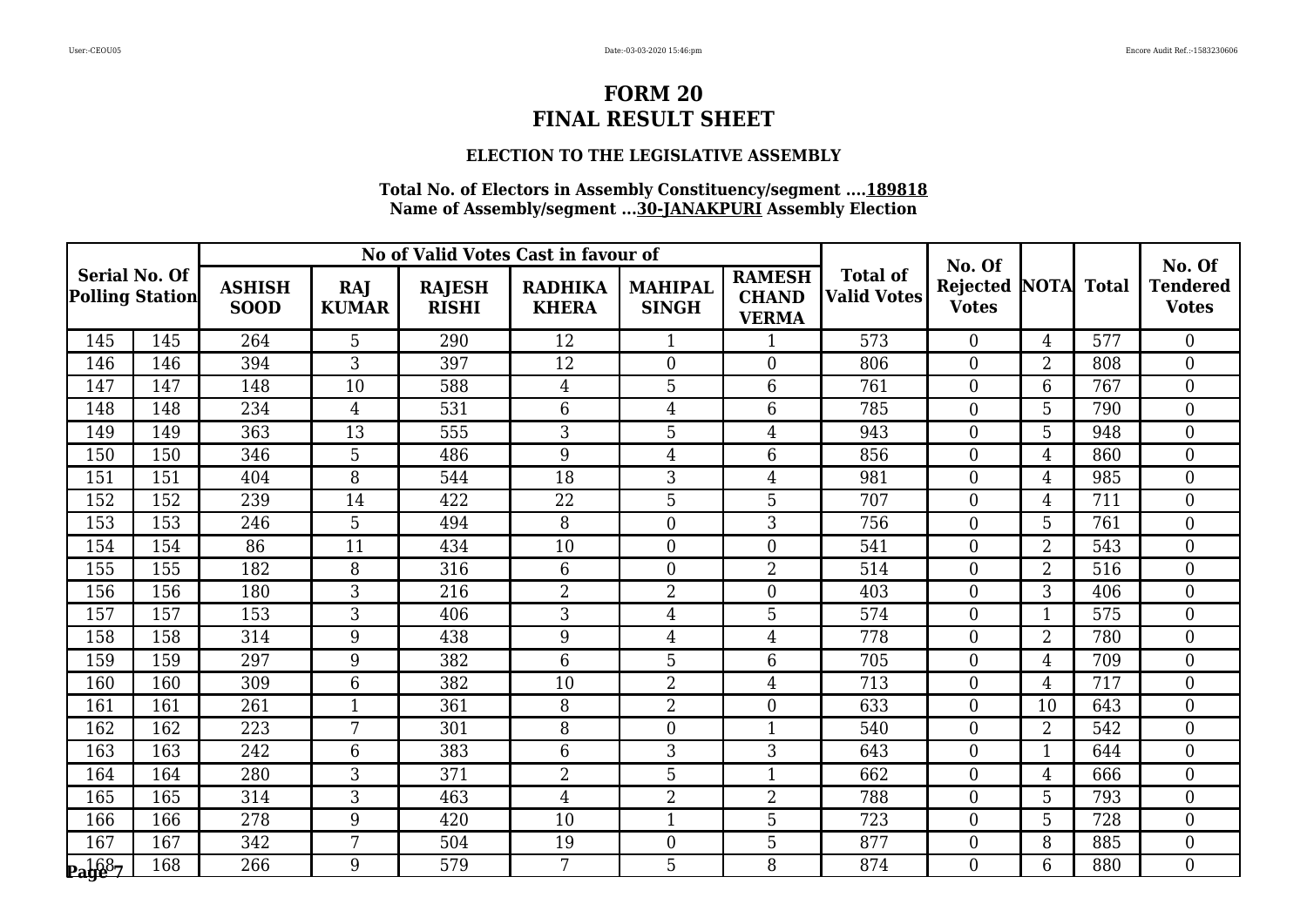### **ELECTION TO THE LEGISLATIVE ASSEMBLY**

|                                                |     |                              |                     |                               | No of Valid Votes Cast in favour of |                                |                                               |                                       | No. Of                               |                |              | No. Of                          |
|------------------------------------------------|-----|------------------------------|---------------------|-------------------------------|-------------------------------------|--------------------------------|-----------------------------------------------|---------------------------------------|--------------------------------------|----------------|--------------|---------------------------------|
| <b>Serial No. Of</b><br><b>Polling Station</b> |     | <b>ASHISH</b><br><b>SOOD</b> | RAJ<br><b>KUMAR</b> | <b>RAJESH</b><br><b>RISHI</b> | <b>RADHIKA</b><br><b>KHERA</b>      | <b>MAHIPAL</b><br><b>SINGH</b> | <b>RAMESH</b><br><b>CHAND</b><br><b>VERMA</b> | <b>Total of</b><br><b>Valid Votes</b> | <b>Rejected NOTA</b><br><b>Votes</b> |                | <b>Total</b> | <b>Tendered</b><br><b>Votes</b> |
| 169                                            | 169 | 167                          | $\mathbf{1}$        | 319                           | 6                                   | $\overline{2}$                 | $\mathbf 1$                                   | 496                                   | $\theta$                             | 5              | 501          | $\overline{0}$                  |
| 170                                            | 170 | 359                          | 3                   | 448                           | 7                                   | 3                              | 4                                             | 824                                   | $\overline{0}$                       | 5              | 829          | $\boldsymbol{0}$                |
| 171                                            | 171 | 300                          | $\mathbf{1}$        | 436                           | 15                                  | $\boldsymbol{0}$               | 6                                             | 758                                   | $\boldsymbol{0}$                     | 3              | 761          | $\boldsymbol{0}$                |
| 172                                            | 172 | 253                          | $\mathbf{1}$        | 494                           | 7                                   | $\overline{4}$                 | 6                                             | 765                                   | $\overline{0}$                       | 8              | 773          | $\boldsymbol{0}$                |
| 173                                            | 173 | 308                          | 8                   | 453                           | 5                                   | $\overline{2}$                 | 3                                             | 779                                   | $\overline{0}$                       | $\overline{2}$ | 781          | $\overline{0}$                  |
| 174                                            | 174 | 323                          | $\overline{2}$      | 428                           | 6                                   | $\overline{2}$                 | 3                                             | 764                                   | $\mathbf{0}$                         | $\overline{4}$ | 768          | $\mathbf{0}$                    |
| 175                                            | 175 | 175                          | 3                   | 335                           | $\overline{2}$                      | $\boldsymbol{0}$               | 3                                             | 518                                   | $\theta$                             | 3              | 521          | $\overline{0}$                  |
| 176                                            | 176 | 218                          | 3                   | 432                           | $\mathbf{1}$                        | $\overline{2}$                 | 5                                             | 661                                   | $\overline{0}$                       | 5              | 666          | $\boldsymbol{0}$                |
| 177                                            | 177 | 155                          | $\mathbf{1}$        | 292                           | 9                                   | $\overline{2}$                 | $\overline{4}$                                | 463                                   | $\mathbf{0}$                         | 3              | 466          | $\boldsymbol{0}$                |
| 178                                            | 178 | 219                          | 6                   | 243                           | 3                                   | $\overline{0}$                 | $\overline{0}$                                | 471                                   | $\theta$                             | $\overline{2}$ | 473          | $\overline{0}$                  |
| 179                                            | 179 | 339                          | 4                   | 588                           | 10                                  | $\overline{2}$                 | 5                                             | 948                                   | $\overline{0}$                       | 7              | 955          | $\overline{0}$                  |
| 180                                            | 180 | 258                          | 5                   | 507                           | 12                                  | $6\phantom{1}$                 | 4                                             | 792                                   | $\mathbf{0}$                         | $\overline{2}$ | 794          | $\boldsymbol{0}$                |
| 181                                            | 181 | 154                          | 13                  | 353                           | $\overline{4}$                      | 3                              | $\overline{2}$                                | 529                                   | $\boldsymbol{0}$                     | $\overline{0}$ | 529          | $\boldsymbol{0}$                |
| 182                                            | 182 | 180                          | $\mathbf{1}$        | 248                           | 8                                   | $\mathbf{1}$                   | $\overline{0}$                                | 438                                   | $\overline{0}$                       | 3              | 441          | $\boldsymbol{0}$                |
| 183                                            | 183 | 237                          | 5                   | 364                           | $\overline{4}$                      | $\mathbf{1}$                   | $\mathbf{1}$                                  | 612                                   | $\overline{0}$                       | $\overline{1}$ | 613          | $\overline{0}$                  |
| 184                                            | 184 | 244                          | 4                   | 395                           | 10                                  | $\overline{4}$                 | $\mathbf{1}$                                  | 658                                   | $\overline{0}$                       | 6              | 664          | $\boldsymbol{0}$                |
| 185                                            | 185 | 414                          | 4                   | 437                           | 21                                  | $\overline{2}$                 | 3                                             | 881                                   | $\mathbf{0}$                         | 5              | 886          | $\boldsymbol{0}$                |
| 186                                            | 186 | 316                          | 6                   | 453                           | $\overline{16}$                     | $\boldsymbol{0}$               | $\mathbf{1}$                                  | 792                                   | $\overline{0}$                       | $\overline{2}$ | 794          | $\overline{0}$                  |
| 187                                            | 187 | 265                          | 17                  | 495                           | 17                                  | 5                              | $\overline{2}$                                | 801                                   | $\overline{0}$                       | 3              | 804          | $\boldsymbol{0}$                |
| 188                                            | 188 | 201                          | $\boldsymbol{2}$    | 564                           | 28                                  | 3                              | 5                                             | 803                                   | $\mathbf{0}$                         | 7              | 810          | $\boldsymbol{0}$                |
| 189                                            | 189 | 197                          | 6                   | 355                           | 18                                  | $\overline{2}$                 | $\mathbf{1}$                                  | 579                                   | $\overline{0}$                       | 3              | 582          | $\overline{0}$                  |
| 190                                            | 190 | 178                          | $\mathbf{1}$        | 301                           | 33                                  | $\overline{2}$                 | 1                                             | 516                                   | $\mathbf{0}$                         | 1              | 517          | $\boldsymbol{0}$                |
| 191                                            | 191 | 253                          | $\overline{0}$      | 303                           | 22                                  | $\mathbf{1}$                   | $\overline{4}$                                | 583                                   | $\boldsymbol{0}$                     | $\overline{0}$ | 583          | $\boldsymbol{0}$                |
| $\mathbf{p_1}^{192}_{92}$                      | 192 | 217                          | $\overline{0}$      | 254                           | 7                                   | $\overline{0}$                 | $\overline{2}$                                | 480                                   | $\Omega$                             | 1              | 481          | $\overline{0}$                  |